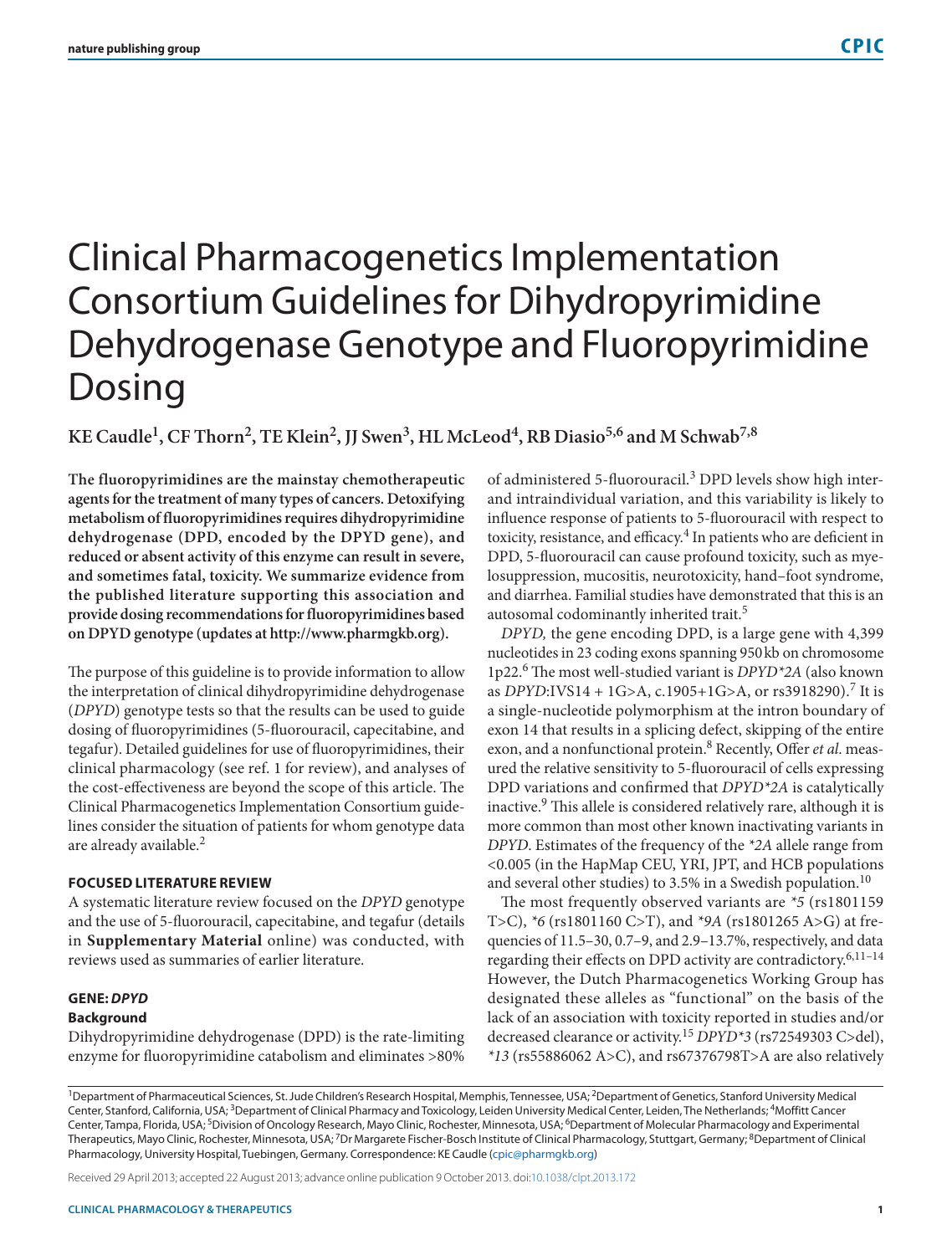rare but result in low DPD activity and/or 5-fluorouracil toxicity (see **Supplementary Tables S1 and S2** online).5,16,17 Moreover, most variants of phenotypic consequence in *DPYD* are of very low frequency, and several studies did not observe any individuals with these variants.11,13,14,18,19 Recently, a novel *DPYD* variant (*Y186C*) was identified only in the African-American population (found in 26% of African-American patients with reduced DPD activity). Individuals carrying this allele had a 46% reduction in DPD activity as compared with noncarriers.<sup>20</sup>

Patients with <70% of the mean observed leukocyte DPD protein activity in the normal population are considered at risk for the development of severe toxicity after administration of 5-fluorouracil (or its prodrugs). $^{21}$  The relationship between *DPYD* genotype and phenotype is complicated; although several variants have been associated with low DPD activity (*\*2A*, *\*13*, and rs67376798) and fluoropyrimidine toxicity (*\*2A*, *\*13*, and rs67376798) or have been observed in other cases of toxicity (*\*2A*, *\*4*, *\*6*, *\*9A*, *\*13*, and rs67376798), the presence of these variants does not always result in toxicity, and associations have not been consistently replicated (discussed in refs. 9,11,19,22 and other publications).

The inconsistency in study results may be explained by the substantial variation in treatment regimens across studies. In a study by Schwab *et al.*11 including 683 cancer patients, *DPYD\*2A* was found to play a limited role in 5-fluorouracilrelated toxicity; of note, only patients receiving 5-fluorouracil monotherapy were included. By contrast, Morel *et al.* found strong associations in a cohort of 487 patients between both *DPYD\*2A* and rs67376798 and severe 5-fluorouracil toxicity in patients receiving combination therapy. Studies linking *DPYD\*2A* to toxicity generally include patients on combination therapies, suggesting that concomitant drugs may enhance the effect of *DPYD* risk alleles. Furthermore, Schwab *et al.* also observed a higher rate of severe toxicities in patients receiving bolus-based 5-fluorouracil than in patients receiving continuous infusion, suggesting a dose-dependent effect of 5-fluorouracil. Moreover, several studies have shown that only ~50% of heterozygote carriers of a low-activity allele develop severe 5-fluorouracil toxicity.11,18,19 This may indicate allelic regulation of *DPYD* or compensation by another *DPYD* variant on the second allele, resulting in greater DPD activity.22 Recently, *DPYD* haplotypes (e.g., haplotype B3) have been considered to be more predictive in identifying patients at risk for severe 5-fluorouracil-related<sup>19</sup> and capecitabine-related toxicities (grade ≥3).<sup>23</sup> However, data on functional consequences of these haplotypes are so far incomplete. Promoter methylation altered expression in cell lines; $^{24}$  however, methylation was not associated with toxicity in patients.11 MicroRNAs have also been implicated in the regulation of *DPYD*, but their relevance for the modulation of DPD phenotypes with respect to drug response has not been tested.<sup>25</sup> Nevertheless, >20% (23.3–38%) of 5-fluorouracil toxicities can be explained by combining multiple *DPYD* variants, suggesting a significant importance of *DPYD* variation for the risk of 5-fluorouracil-related toxicities.18,19,26,27

### **Genetic test interpretation**

Each named \* allele is defined by the genotype at one or more specific single-nucleotide polymorphisms (**Supplementary Table S1** online). DPD function associated with the most common allelic variants is summarized in **Supplementary Table S2** online. **[Table 1](#page-1-0)** summarizes the assignment of the probable DPD phenotype on the basis of the \* allele diplotypes, and these assignments are used to link genotypes with fluoropyrimidine dosing. Briefly, homozygotes of *\*2A*, *\*13*, and rs67376798 are considered deficient in DPD; heterozygotes for any combination of *\*2A*, *\*13*, and rs67376798 have intermediate or partial DPD activity; and those with none of these alleles are likely to have normal, high activity. *DPYD* alleles have been extensively studied in multiple geographically, racially, and ethnically diverse groups and are summarized in **Supplementary Tables S3 and S4** online. Because of conflicting data or weak evidence for alleles other than *\*2A*, *\*13*, and rs67376798, this guideline does not currently report dosing recommendations for other variants of *DPYD*. Reports of other variants and phenotypes are discussed in the **Supplementary Material** online.

### **Available genetic test options**

There are several testing options for *DPYD* genotype, although, at present most test only for the *DPYD\*2A* variant. A list of testing services is provided in an online linked format at PharmGKB (<http://www.pharmgkb.org/gene/PA145>) and the National Institutes of Health Genetic Testing Registry [\(http://www.ncbi.](http://www.ncbi.nlm.nih.gov/gtr/conditions/C2720286/) [nlm.nih.gov/gtr/conditions/C2720286/](http://www.ncbi.nlm.nih.gov/gtr/conditions/C2720286/) or [http://www.ncbi.nlm.](http://www.ncbi.nlm.nih.gov/gtr/conditions/CN077983/) [nih.gov/gtr/conditions/CN077983/\)](http://www.ncbi.nlm.nih.gov/gtr/conditions/CN077983/).

### **Incidental findings**

Individuals who harbor one copy of variant *DPYD* can be considered to have carrier status for an inborn error of metabolism,

<span id="page-1-0"></span>

| Table 1 Assignment of likely DPD phenotype based on genotype |  |  |
|--------------------------------------------------------------|--|--|
|                                                              |  |  |

| Likely phenotype                                                                                                                                    | Genotypes                                                                                                    | <b>Examples of diplotypes</b>                 |
|-----------------------------------------------------------------------------------------------------------------------------------------------------|--------------------------------------------------------------------------------------------------------------|-----------------------------------------------|
| Homozygous for wild-type allele or normal, high DPD<br>activity                                                                                     | An individual carrying two or more functional (*1) alleles                                                   | $*1/*1$                                       |
| Heterozygote or intermediate activity ( $\approx$ 3–5% of<br>patients); may have partial DPD deficiency; at risk for<br>toxicity with drug exposure | An individual carrying one functional allele (*1) plus one<br>nonfunctional allele (*2A, *13, or rs67376798) | *1/*2A; *1/*13; or *1/rs67376798              |
| Homozygous variant or mutant; DPD deficiency<br>(~0.2% of patients); at risk for toxicity with drug<br>exposure                                     | An individual carrying two nonfunctional alleles (*2A, *13,<br>or rs67376798)                                | *2A/*2A; 13/*13; or rs67376798/<br>rs67376798 |

DPD, dihydropyrimidine dehydrogenase.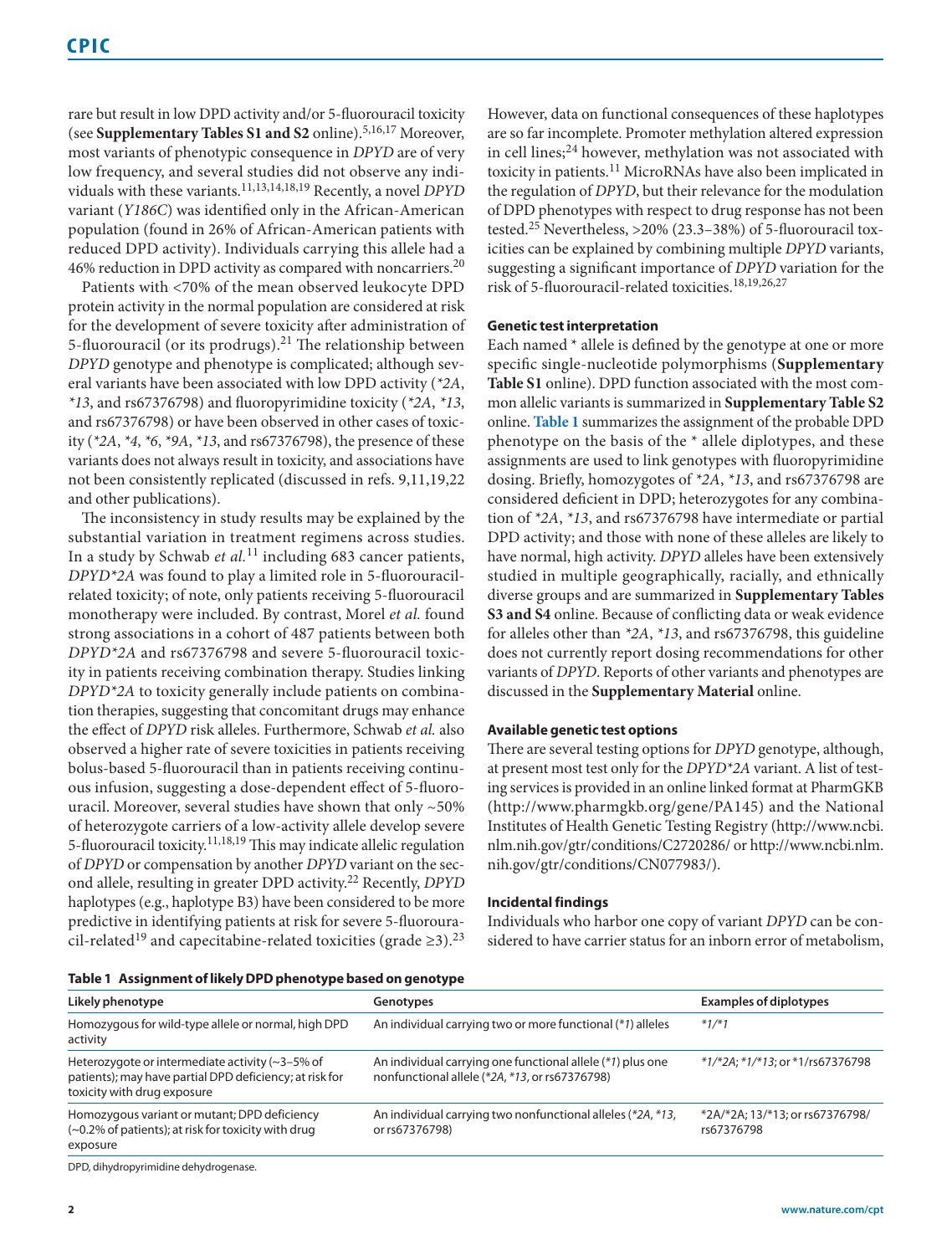and consideration should be given to its potential effects on offspring. Patients homozygous for inactivating variants of the *DPYD* gene have DPD deficiency, a disease that shows large phenotypic variability, ranging from no symptoms to severe convulsive disorders with motor and mental retardation.28,29

## **Other considerations**

Several other genes may influence responses to 5-fluorouracil3,11 (see **Supplementary Material** online). The well-studied genes among these are *ABCB1*, *MTHFR*, and *TYMS*, although results have been inconsistent to date, and predictive dosing strategies have yet to be successfully applied. Some of the testing options for 5-fluorouracil toxicity and *DPYD* also include testing for other gene variants in *TYMS* and *MTHFR*. For a summary of pharmacogenomic studies of 5-fluorouracil, see the PGx Research tab at [http://www.pharmgkb.org/drug/](http://www.pharmgkb.org/drug/PA128406956) [PA128406956.](http://www.pharmgkb.org/drug/PA128406956)

There are alternatives to genotyping of *DPYD* that assess DPD activity directly, including dihydrouracil/uracil ratio determination in plasma, the uracil breath test method, measurement of DPD activity in peripheral mononuclear cells, and pharmacokinetically guided strategies such as the 5-fluorouracil test dose method (see ref. 30 for further information). Studies using dose reduction of 5-fluorouracil in patients with DPD deficiency, as evidenced by the use of one of these functional tests, have shown a reduction in drug-related toxicities while maintaining efficacy in these patients.31,32

## **DRUGS: FLUOROPYRIMIDINES Background**

Fluoropyrimidines such as 5-fluorouracil, capecitabine, and tegafur are widely used in the treatment of solid tumors, including colorectal and breast cancer and cancers of the aerodigestive tract. More than 2 million patients receive these types of drugs annually.19 Approximately 10–40% of 5-fluorouracil patients develop severe, and sometimes life-threatening, toxicity (neutropenia, nausea, vomiting, severe diarrhea, stomatitis, mucositis, hand–foot syndrome, and neuropathy).<sup>19</sup>

Only 1–3% of the administered 5-fluorouracil dose has been found to be metabolized to cytotoxic metabolites, with ~80% of the administered dose being degraded or excreted in the urine. DPD is the first and rate-limiting step in the catabolic pathway converting 5-fluorouracil to dihydrofluorouracil.3 Dihydrofluorouracil is then converted to fluoroβ-ureidopropionate and fluoro-β-alanine, which are then excreted in the urine ([http://www.pharmgkb.org/pathway/](http://www.pharmgkb.org/pathway/PA150653776) [PA150653776](http://www.pharmgkb.org/pathway/PA150653776)). $3$  Capecitabine and tegafur are prodrugs of 5-fluorouracil that are converted to 5-fluorouracil and then metabolized by DPD as described above.

Fluoropyrimidines are mostly used in combination with various other antineoplastic drugs. Disease and treatment regimens (which are also related to disease background—for example, breast cancer patients tend to receive bolus 5-fluorouracil, whereas colorectal cancer patients tend to receive infusion 5-fluorouracil) may also influence the importance of DPD activity to risk for toxicity.

# **Linking genetic variability to variability in drug-related phenotypes**

There is substantial evidence linking *DPYD* genotype with phenotypic variability in DPD enzyme activity, 5-fluorouracil clearance, and subsequently 5-fluorouracil toxicity (**Supplementary Table S5** online). Evidence providing the basis for the dosing recommendations (**[Table 2](#page-2-0)**) is from two large prospective studies, $^{11,18}$  small studies with retrospective genotyping of patients with severe toxicity, and case studies (see **Supplementary Table S5** online).

5-Fluorouracil has a relatively narrow therapeutic window, resulting in a small difference between an efficacious dose and the maximum tolerable dose. Reduced activity of DPD, resulting in reduced clearance and increased half-life of 5-fluorouracil, results in increased risk of dose-dependent severe toxicities.<sup>33-35</sup> Morel *et al.*<sup>18</sup> compared the 5-fluorouracil clearances of patients with *DPYD\*2A* (*n* = 8 heterozygotes;  $n = 1$  homozygote),  $*13$  ( $n = 1$  heterozygote), and rs67376798 (*n* = 10 heterozygotes) with those of patients without a

| Phenotype (genotype)                                             | Implications for phenotypic measures                                                                                                                                                                   | <b>Dosing recommendations</b>                                                                                                                                      | <b>Classification of</b><br>recommendations <sup>a</sup> |  |
|------------------------------------------------------------------|--------------------------------------------------------------------------------------------------------------------------------------------------------------------------------------------------------|--------------------------------------------------------------------------------------------------------------------------------------------------------------------|----------------------------------------------------------|--|
| Homozygous for wild-type allele, or<br>normal, high DPD activity | Normal DPD activity and "normal" risk for<br>fluoropyrimidine toxicity                                                                                                                                 | Use label-recommended dosage and<br>administration                                                                                                                 | Moderate                                                 |  |
| Heterozygous, or intermediate activity                           | Decreased DPD activity (leukocyte DPD<br>activity at 30-70% that of the normal<br>population) and increased risk for severe or<br>even fatal drug toxicity when treated with<br>fluoropyrimidine drugs | Start with at least a 50% reduction in<br>starting dose, followed by titration of<br>dose based on toxicity <sup>b</sup> or<br>pharmacokinetic test (if available) | Moderate                                                 |  |
| Homozygous, or deficient activity                                | Complete DPD deficiency and increased<br>risk for severe or even fatal drug toxicity<br>when treated with fluoropyrimidine drugs                                                                       | Select alternative drug                                                                                                                                            | Strong                                                   |  |

## <span id="page-2-0"></span>**Table 2 Recommended dosing of fluoropyrimidines by DPD phenotype**

Fluoropyrimidines: 5-fluorouracil, capecitabine, and tegafur.

DPD, dihydropyrimidine dehydrogenase.

aRating scheme is described in Supplementary Material online. <sup>b</sup>Increase the dose in patients experiencing no or clinically tolerable toxicity to maintain efficacy; decrease the dose in patients who do not tolerate the starting dose to minimize toxicities.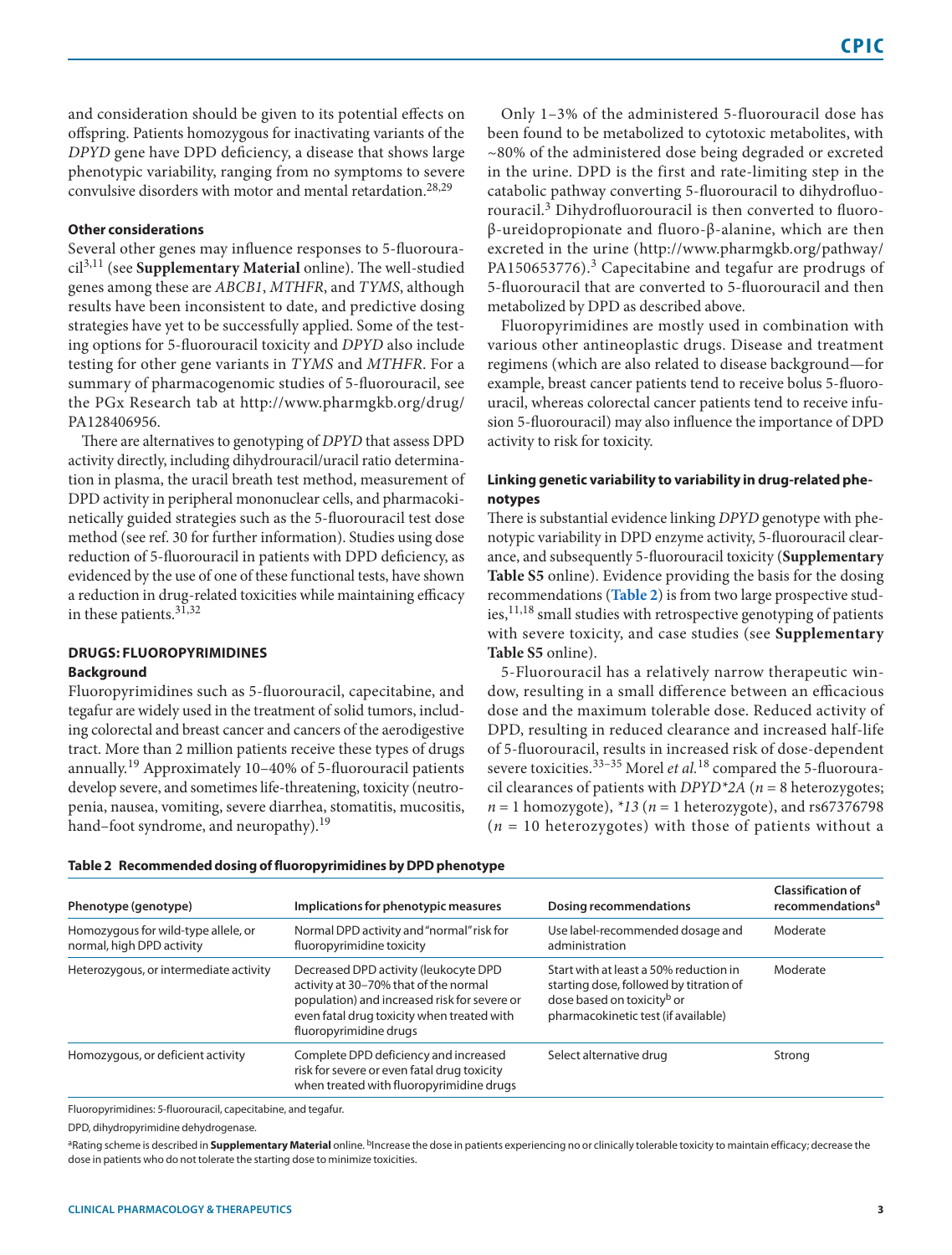known variant or with *DPYD\*9A* or c.1590T>C. Mean clearances were  $74.9 \pm 38.3$  l/h·m<sup>2</sup>(range: 21.2–183.5 l/h·m<sup>2</sup>) and  $132.3 \pm 46.6$  l/h·m<sup>2</sup> (range: 36.8–369.7 l/h·m<sup>2</sup>), respectively. They were statistically different (*P* < 0.001). Boisdron-Celle *et al.*35 compared the 5-fluorouracil clearances in patients with *DPYD\*2A* (*n* = 2 heterozygotes) and rs67376798 (*n* = 7 heterozygotes) with the clearances in those with no relevant variant ( $n = 163$ ). 5-Fluorouracil clearances in patients heterozygous for either *DPYD\*2A* or rs67376798 were 80 and 40–58% (depending on treatment regimen), respectively, less than the clearances in the group with no variant. One patient had three heterozygote variants: *DPYD\*2A*, rs67376798, and 85 T > C, resulting in a 5-fluorouracil plasma clearance close to zero. Both studies found a significant difference in grade 3–4 toxicities in patients with these variants as compared with patients lacking variants. These data indicate that patients heterozygous for these variants have significantly reduced 5-fluorouracil clearances, ranging from 40 to 80% less than the clearances in patients without these variants.

## **Dosage recommendations**

**[Table 2](#page-2-0)** summarizes the genetics-based dosing recommendations for *DPYD* genotype and fluoropyrimidines. The strength of the dosing recommendations is based on the facts that some variants (*DPYD\*2A*, *\*13*, and rs67376798) clearly affect DPD activity, DPD activity is clearly related to 5-fluorouracil clearance, and 5-fluorouracil exposure is associated with its toxic effects. Therefore, reduction of fluoropyrimidine dosage in patients with these variants may prevent severe and possibly life-threatening toxicities. However, available evidence does not clearly indicate a degree of dose reduction needed to prevent fluoropyrimidine-related toxicities. **Supplementary Table S6** online summarizes the effects of these variants on 5-fluorouracil clearance and DPD activity. Although the data suggest that patients with the *DPYD\*2A* variant may need a greater dose reduction than a patient with the rs67376798 variant, it is unclear to what extent the dose should be reduced. Furthermore, patients who are heterozygous for the nonfunctional *DPYD* variants mostly demonstrate partial DPD deficiency (leukocyte DPD activity at 30–70% that of the normal population).16,21,26,34,35 Thus, our recommendation is to start with at least a 50% reduction of the starting dose; followed by an increase in dose in patients experiencing no or clinically tolerable toxicity, to maintain efficacy; and a decrease in dose in patients who do not tolerate the starting dose, to minimize toxicities. An alternative is pharmacokinetic-guided dose adjustment (if available). Patients who are homozygous for *DPYD\*2A, \*13,* or rs67376798 may demonstrate complete DPD deficiency, $17,21,23$  and the use of 5-fluorouracil or capecitabine is not recommended in these patients. Because capecitabine and tegafur are converted to 5-fluorouracil and then metabolized by DPD, the clearance of and exposure to 5-fluorouracil, in addition to its toxic effects, are similar in patients with these variants.<sup>23,36</sup>

The US Food and Drug Administration (FDA) has added statements to the drug labels for 5-fluorouracil (topical only) and capecitabine that contraindicate use in patients with DPD

enzyme deficiency. The FDA drug label also warns to use precaution with intravenous 5-fluorouracil in these patients. The Dutch Pharmacogenetics Working Group has evaluated therapeutic dose recommendations for 5-fluorouracil, capecitabine, and tegafur (5-fluorouracil prodrug combined with uracil; not available in United States).<sup>15</sup> The Working Group recommends the use of an alternative drug for homozygous carriers of a decreased-activity allele and a reduced dose or alternative drug to capecitabine or 5-fluorouracil for heterozygous carriers of a decreased-activity allele.<sup>15</sup>

At the time of this writing, there are no data available on the possible role of *DPYD\*2A, \*13,* or rs67376798 in 5-fluorouracil toxicities in pediatric patient populations; however, there is no reason to suspect that variant *DPYD* alleles would affect 5-fluorouracil metabolism differently in children as compared with adults.

## **Recommendations for incidental findings**

DPD deficiency is a clinically heterogeneous autosomal recessive disorder of pyrimidine metabolism resulting in wide variability of clinical presentations.28 These symptoms generally present in childhood, with the majority of patients showing symptoms within the first year of life. Currently, there is no correlation between symptom severity and DPD function and/or genetics. However, early diagnosis is crucial because of the potential of life-threatening defects. Therefore, early phenotypic (e.g., urine screening of uracil and its degradation products) and/or genetic testing (pre- or postnatal) of offspring of *DPYD-*variant carriers could aid in early diagnosis and prevent unnecessary and costly diagnostic testing.<sup>29,37</sup>

## **Other considerations**

Some studies have suggested that the patient's gender may influence the likelihood of 5-fluorouracil toxicity, although the results have been contradictory and the mechanism is unknown. Several studies showed increased numbers of women, as compared with men, among patients with 5-fluorouracil toxicity,11,26 although in one study, this was not significant when excluding patients with breast cancer, suggesting in that instance that the effect may have been an artifact of different treatment regimens.<sup>26</sup> Early studies showed lower DPD activity and lower clearance of 5-fluorouracil in women as compared with men.38,39 In one of the largest studies of *DPYD* variants and 5-fluorouracil toxicity, the association of *DPYD\*2A* with increased risk for toxicity was more significant in men than in women, even though there was no difference between DPD activity and protein content in histologically normal liver tissues of male and female donors.<sup>11</sup> The use of folinic acid and the mode of 5-fluorouracil infusion have also been associated with 5-fluorouracil toxicity and should be considered when estimating a patient's individual risk of toxicity with 5-fluorouracil (see ref. 11 for further information).

There is some evidence from the work of Gamelin *et al.*<sup>40</sup> that individual pharmacokinetically guided dosing of 5-fluorouracil therapy in patients with metastatic colorectal cancer improves treatment outcome with a reduced number of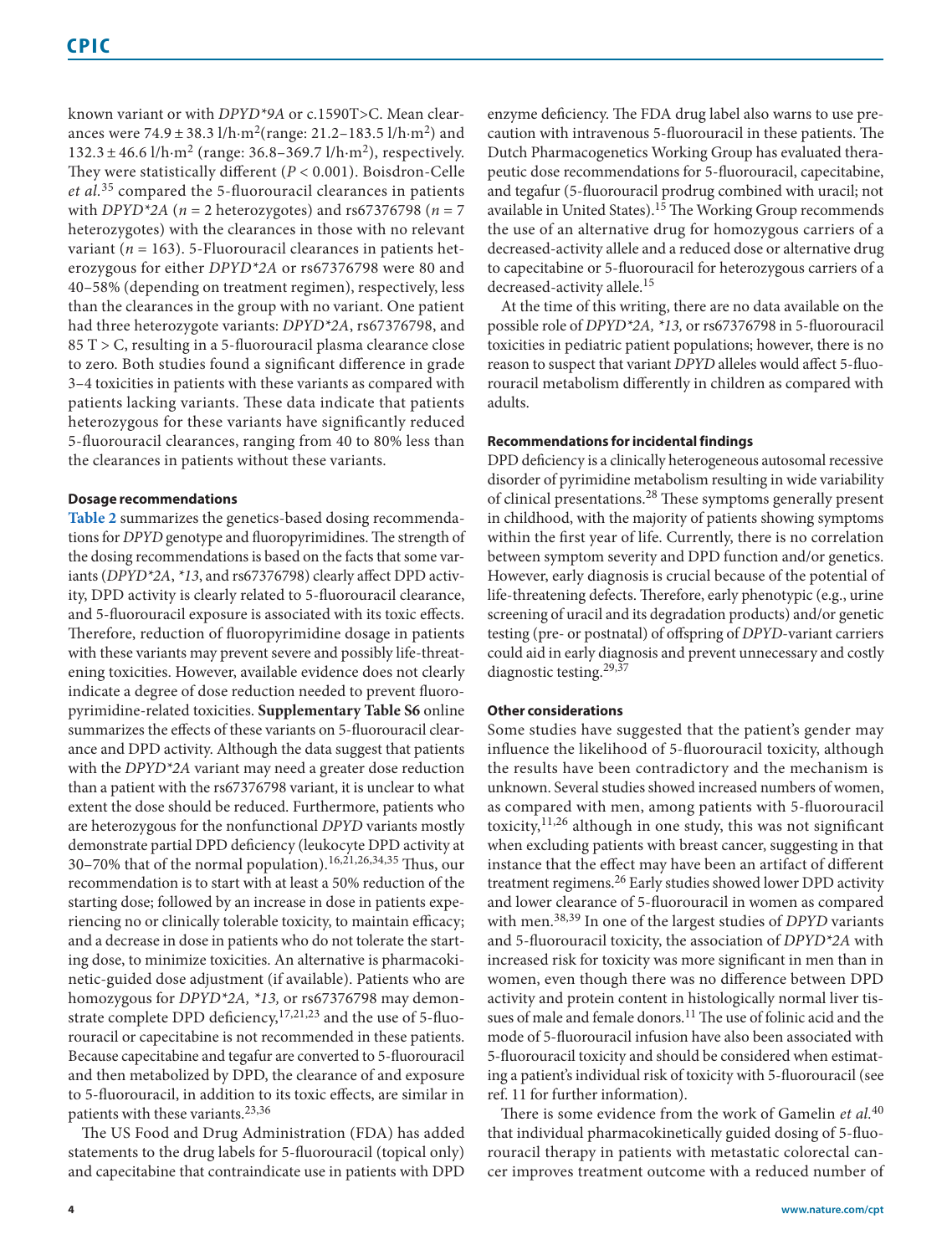5-fluorouracil-related adverse drug reactions. Of note, in a recent paper by Deenen *et al*., data are provided indicating that the cumulative dose of capecitabine per course was significantly decreased in patients heterozygous for *DPYD\*2A* (~50%) or rs67376798 (~25%) as compared with that in patients with the wild-type allele, and therapy could be continued safely in variant cases. Unfortunately, no data on capecitabine pharmacokinetics are included. Indirect determination of the endogenous uracil/dihydrouracil plasma ratio as a surrogate for DPD activity could be used to titrate 5-fluorouracil-based chemotherapy with reduction of severe 5-fluorouracil-related toxicities.<sup>31</sup>

## **POTENTIAL BENEFITS AND RISKS FOR THE PATIENT**

The main benefit to the patient would be the potential to avoid toxicity by using either alternative therapy or lower fluoropyrimidine doses. The aim is to prevent the most severe and fatal instances of toxicity, but some patients who would not have experienced this degree of toxicity and who would have benefited from fluoropyrimidine therapy may be advised against it. Moreover, heterozygous patients who receive a lower dose of a fluoropyrimidine and who would not have experienced this degree of toxicity may not experience the full benefit of fluoropyrimidine therapy; therefore, it is important to increase the dose in patients experiencing no or clinically tolerable toxicity to maintain efficacy. Patients who proceed with 5-fluorouracil therapy may still experience lower-grade toxicity that may be acceptable and even necessary in order to achieve efficacy. Some patients without a variant *DPYD* allele may still experience severe toxicity due to other genetic, environmental, or other factors.

A possible risk is the misreporting or misinterpretation of genotype test results. This mistake could be recorded in the patient record and could also influence further treatments.

## **CAVEATS: APPROPRIATE USE AND/OR POTENTIAL MISUSE OF GENETIC TESTS**

The positive predictive value and negative predictive value of *DPYD\*2A* genotyping to predict development of severe toxicity (grade 3) are  $\sim$  50 and  $\sim$  95%, respectively;<sup>11</sup> however, taking into account other variant alleles, such as rs67376798 and *DPYD\*13,* increases the positive predictive value to 62% (the negative predictive value remains unchanged).<sup>18</sup> Furthermore, the sensitivity calculated in this study for this genotype test was only 31%; therefore, the absence of these variants does not rule out DPD defects. Although many additional variants of *DPYD* are known (see **Supplementary Tables S1, S3, and S4** online), the frequencies are often very low, and evidence for their functionality is limited.

## **DISCLAIMER**

Clinical Pharmacogenetics Implementation Consortium (CPIC) guidelines reflect expert consensus based on clinical evidence and peer-reviewed literature available at the time they are written and are intended only to assist clinicians in decision making and to identify questions for further research. New evidence may have emerged since the time a guideline was submitted for publication. Guidelines are limited in scope and are not applicable to interventions or diseases that are not specifically identified. Guidelines do not account for individual variations among patients and cannot be considered inclusive of all proper methods of care or exclusive of other treatments. It remains the responsibility of the health-care provider to determine the best course of treatment for a patient. Adherence to any guideline is voluntary, with the ultimate determination regarding its application to be made solely by the clinician and the patient. CPIC assumes no responsibility for any injury or damage to persons or property arising out of or related to any use of CPIC's guidelines or for any errors or omissions.

**SUPPLEMENTARY MATERIAL** is linked to the online version of the paper at <http://www.nature.com/cpt>

#### **ACKNOWLEDGMENTS**

We acknowledge the critical input of members of CPIC of the Pharmacogenomics Research Network, particularly Mary V. Relling (St Jude Children's Research Hospital), funded by the National Institutes of Health (NIH). This work was funded by NIH grants R24 GM61374, U01 GM092666, and U01 HL0105918. This work was also supported by the German Federal Ministry of Education and Research (BMBF grant 03 IS 2061C) and the Robert Bosch Foundation, Stuttgart, Germany.

#### **CONFLICT OF INTEREST**

The authors declared no conflict of interest.

© 2013 American Society for Clinical Pharmacology and Therapeutics

- 1. Diasio, R.B. & Harris, B.E. Clinical pharmacology of 5-fluorouracil. *Clin. Pharmacokinet*. **16**, 215–237 (1989).
- 2. Relling, M.V. & Klein, T.E. CPIC: Clinical Pharmacogenetics Implementation Consortium of the Pharmacogenomics Research Network. *Clin. Pharmacol. Ther*. **89**, 464–467 (2011).
- 3. Thorn, C.F., Marsh, S., Carrillo, M.W., McLeod, H.L., Klein, T.E. & Altman, R.B. PharmGKB summary: fluoropyrimidine pathways. *Pharmacogenet. Genomics* **21**, 237–242 (2011).
- 4. Fleming, R.A. *et al*. Correlation between dihydropyrimidine dehydrogenase activity in peripheral mononuclear cells and systemic clearance of fluorouracil in cancer patients. *Cancer Res*. **52**, 2899–2902 (1992).
- 5. Johnson, M.R., Wang, K. & Diasio, R.B. Profound dihydropyrimidine dehydrogenase deficiency resulting from a novel compound heterozygote genotype. *Clin. Cancer Res*. **8**, 768–774 (2002).
- 6. Wei, X. *et al*. Characterization of the human dihydropyrimidine dehydrogenase gene. *Genomics* **51**, 391–400 (1998).
- 7. Wei, X., McLeod, H.L., McMurrough, J., Gonzalez, F.J. & Fernandez-Salguero, P. Molecular basis of the human dihydropyrimidine dehydrogenase deficiency and 5-fluorouracil toxicity. *J. Clin. Invest*. **98**, 610–615 (1996).
- 8. Van Kuilenburg, A.B. *et al*. Heterozygosity for a point mutation in an invariant splice donor site of dihydropyrimidine dehydrogenase and severe 5-fluorouracil related toxicity. *Eur. J. Cancer* **33**, 2258–2264 (1997).
- Offer, S.M., Wegner, N.J., Fossum, C., Wang, K. & Diasio, R.B. Phenotypic profiling of DPYD variations relevant to 5-fluorouracil sensitivity using realtime cellular analysis and *in vitro* measurement of enzyme activity. *Cancer Res*. **73**, 1958–1968 (2013).
- 10. Ofverholm, A., Arkblad, E., Skrtic, S., Albertsson, P., Shubbar, E. & Enerbäck, C. Two cases of 5-fluorouracil toxicity linked with gene variants in the DPYD gene. *Clin. Biochem*. **43**, 331–334 (2010).
- 11. Schwab, M. *et al*.; German 5-FU Toxicity Study Group. Role of genetic and nongenetic factors for fluorouracil treatment-related severe toxicity: a prospective clinical trial by the German 5-FU Toxicity Study Group. *J. Clin. Oncol*. **26**, 2131–2138 (2008).
- 12. He, Y.F. *et al*. Analysis of the DPYD gene implicated in 5-fluorouracil catabolism in Chinese cancer patients. *J. Clin. Pharm. Ther*. **33**, 307–314 (2008).
- 13. Ben Fredj, R. *et al*. Mutational spectrum of dihydropyrimidine dehydrogenase gene (DPYD) in the Tunisian population. *C. R. Biol*. **330**, 764–769 (2007).
- 14. Maekawa, K. *et al*. Genetic variations and haplotype structures of the DPYD gene encoding dihydropyrimidine dehydrogenase in Japanese and their ethnic differences. *J. Hum. Genet*. **52**, 804–819 (2007).